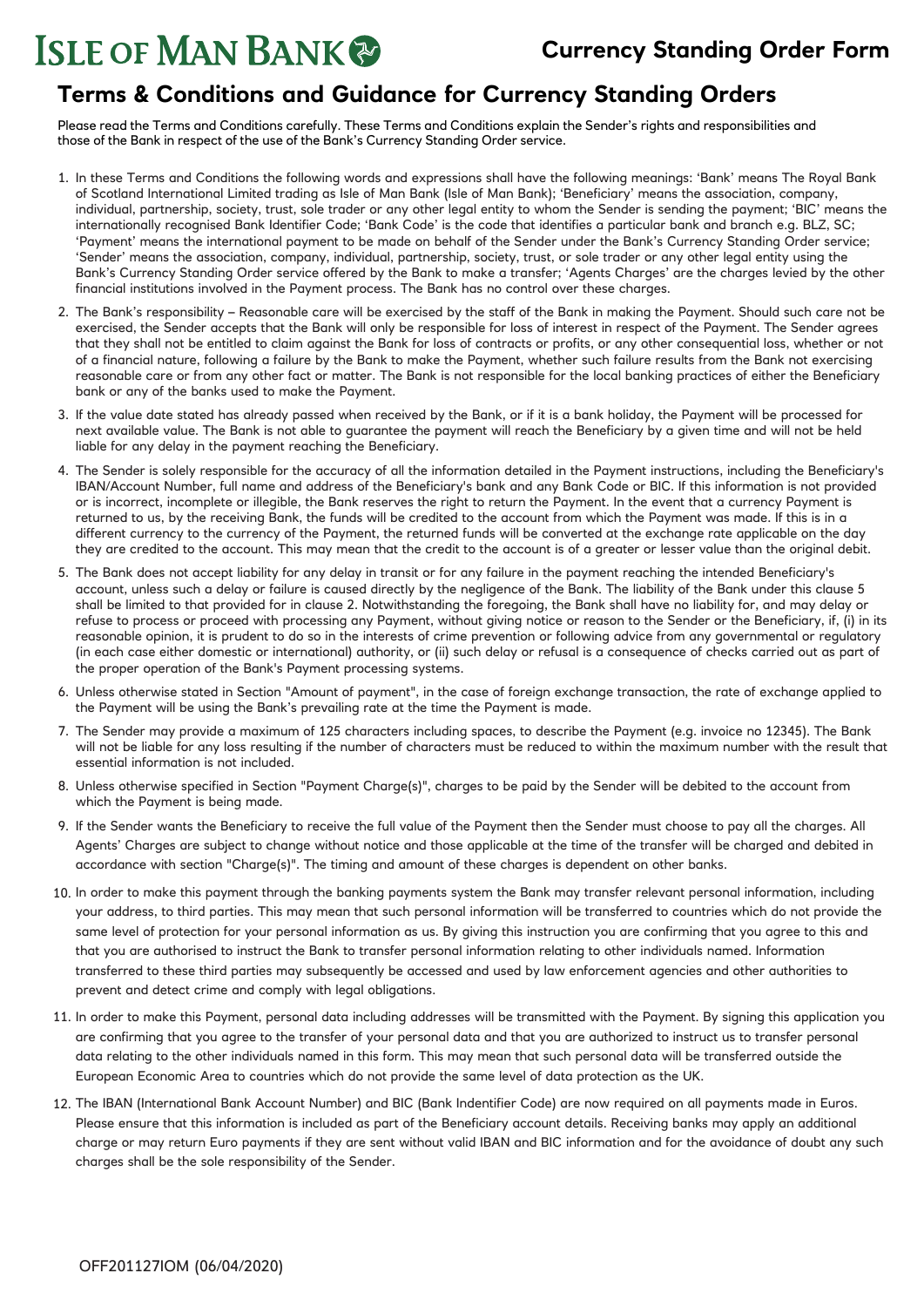- IMPORTANT The Bank will automatically send all payments to the beneficiary in the local currency of the destination country, in which the Bank ordinarily deals, UNLESS expressly instructed by you otherwise in section "Amount of payment" of the Payment Request Form. 13.
- 14. The Bank will route payments using its network of correspondents.
- Payments made in US Dollars may be subject to seizure by the US Government under the Patriot Act or other legislation. The Bank cannot be held responsible for such seizure and in the event that funds are debited from the Bank's clearing accounts in relation to this Payment, the Sender hereby authorises the Bank to debit such amount from the Sender's own account. 15.

# **When to complete the 'Currency Standing Order' form**

- Use this form when either the amount being paid away or the amount being debited is not sterling
- Use this form if you need to set up a regular payment ie Monthly, Weekly, Twice a Month.

# **How to complete the 'Currency Standing Order' form**

## **Section – Details of account to be debited**

- Please complete this section with the details of the account from which you will be sending the payment
- You are able to provide a reference (max 15 characters) that will appear on your statement, which can make it easier to identify what the item is

## **Section – Amount of payment**

- You should complete this section carefully, as the Bank does not want to convert between currencies when there is no need to or send the wrong amount
- You must complete the 'Currency of the account' box (some of our accounts are multi-currency, so please specify which currency line to take the payment from). Failure to do so will mean a delay in your payment being made
- It is important that you complete the 'Currency to be sent' box so that the Bank will know whether to convert the payment into another currency
- If the two currencies are the same (i.e. no conversion) please write in both boxes
- The Bank recommends that wherever possible the payment is sent in the local currency of the destination country
- When completing the amount of the payment, you are only required to complete one of the amount boxes depending on the currencies involved. Please do not complete both
- If there is a foreign exchange requirement, this will be done at the Bank's prevailing rate at the time that the payment is processed
- An example of how to complete this section for a more complex payment is detailed below

**Example 1** – if wanting to send US\$5,000 from a Japanese Yen account, the form should be completed as follows:

## **2. Amount of payment**

| Currency of account to be debited | Currency to be sent |
|-----------------------------------|---------------------|
|                                   |                     |

## JPY - JAPANESE YEN

**EITHER** amount of currency above to be debited

2 0 0 0 0 0 0 . 0 0

| USD - UNITED STATES DOLLAR             |  |  |             |  |
|----------------------------------------|--|--|-------------|--|
| OR amount of currency above to be sent |  |  |             |  |
|                                        |  |  | $5000$ . 00 |  |

**Example 2** – if the payment required an amount of 2,000,000 Japanese Yen to be sent in US Dollars the form should be completed as follows:

## **2. Amount of payment**

Currency of account to be debited Currency to be sent

| JPY - JAPANESE YEN                                   |  |  |  |  |  |  |  |  |  |
|------------------------------------------------------|--|--|--|--|--|--|--|--|--|
| <b>EITHER</b> amount of currency above to be debited |  |  |  |  |  |  |  |  |  |
| $2000000$ $ 00$                                      |  |  |  |  |  |  |  |  |  |

| <b>USD - UNITED STATES DOLLAR</b>             |  |  |  |  |  |
|-----------------------------------------------|--|--|--|--|--|
| <b>OR</b> amount of currency above to be sent |  |  |  |  |  |
|                                               |  |  |  |  |  |